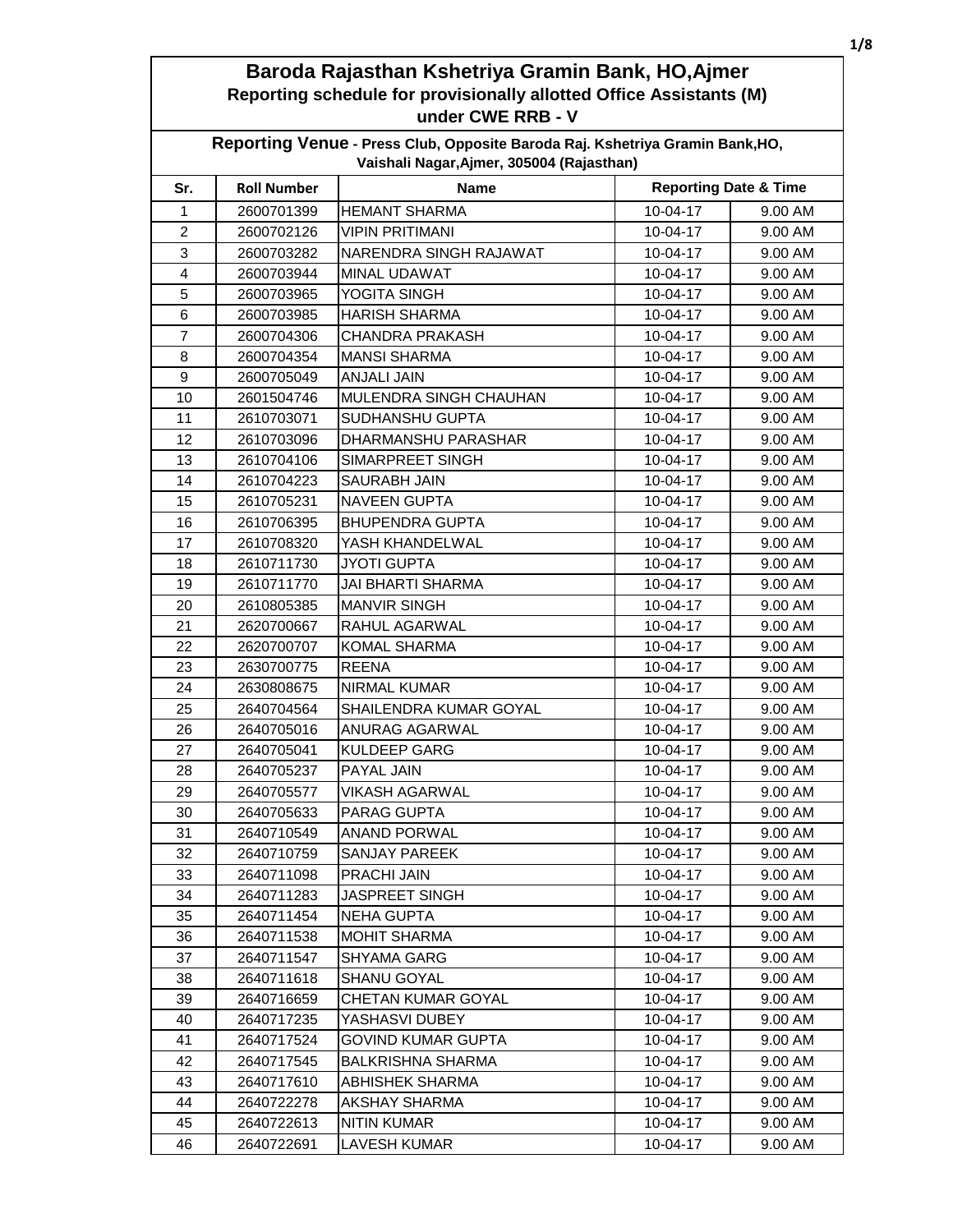| Reporting Venue - Press Club, Opposite Baroda Raj. Kshetriya Gramin Bank, HO,<br>Vaishali Nagar, Ajmer, 305004 (Rajasthan) |                    |                           |                |                                  |  |
|----------------------------------------------------------------------------------------------------------------------------|--------------------|---------------------------|----------------|----------------------------------|--|
| Sr.                                                                                                                        | <b>Roll Number</b> | <b>Name</b>               |                | <b>Reporting Date &amp; Time</b> |  |
| 47                                                                                                                         | 2640723005         | <b>USHA SHARMA</b>        | $10 - 04 - 17$ | 9.00 AM                          |  |
| 48                                                                                                                         | 2640723438         | <b>EKTA SHARMA</b>        | 10-04-17       | 9.00 AM                          |  |
| 49                                                                                                                         | 2640723510         | <b>RAJIV VIJAY</b>        | 10-04-17       | 9.00 AM                          |  |
| 50                                                                                                                         | 2640728602         | <b>SANJAY KUMAR GARG</b>  | 10-04-17       | 9.00 AM                          |  |
| 51                                                                                                                         | 2640728671         | <b>RAVI KUMAR GARG</b>    | 10-04-17       | 9.00 AM                          |  |
| 52                                                                                                                         | 2640728680         | POONAM GOVALA             | 10-04-17       | 9.00 AM                          |  |
| 53                                                                                                                         | 2640728849         | NIKHIL KUMAR JAIN         | 10-04-17       | 9.00 AM                          |  |
| 54                                                                                                                         | 2640729120         | YOGESH KUMAR SHARMA       | 10-04-17       | 9.00 AM                          |  |
| 55                                                                                                                         | 2640733646         | <b>ABHISHEK PENGORIA</b>  | 10-04-17       | 9.00 AM                          |  |
| 56                                                                                                                         | 2640738257         | <b>HOMESH GUPTA</b>       | 10-04-17       | 9.00 AM                          |  |
| 57                                                                                                                         | 2640739098         | <b>ANIL GUPTA</b>         | 10-04-17       | 9.00 AM                          |  |
| 58                                                                                                                         | 2640744435         | <b>SHEETAL MISHRA</b>     | 10-04-17       | 9.00 AM                          |  |
| 59                                                                                                                         | 2640745066         | PRASHANT KHANDELWAL       | 10-04-17       | 9.00 AM                          |  |
| 60                                                                                                                         | 2640745374         | <b>MOHAN SHARMA</b>       | 10-04-17       | 9.00 AM                          |  |
| 61                                                                                                                         | 2640745546         | <b>GOVIND GUPTA</b>       | 10-04-17       | 9.00 AM                          |  |
| 62                                                                                                                         | 2640747416         | ASHISH KUMAR JAIN         | 10-04-17       | 9.00 AM                          |  |
| 63                                                                                                                         | 2640747578         | KOMAL KUMAR JADAUN        | 10-04-17       | 9.00 AM                          |  |
| 64                                                                                                                         | 2640747808         | <b>ABHINAV</b>            | 10-04-17       | 9.00 AM                          |  |
| 65                                                                                                                         | 2640747841         | <b>DIKSHA MITTAL</b>      | 10-04-17       | 9.00 AM                          |  |
| 66                                                                                                                         | 2640753075         | <b>RITU AGRAWAL</b>       | 10-04-17       | 9.00 AM                          |  |
| 67                                                                                                                         | 2640753126         | <b>HIMANSHU GOYAL</b>     | 10-04-17       | 9.00 AM                          |  |
| 68                                                                                                                         | 2640753494         | <b>SHUBHAM GUPTA</b>      | 10-04-17       | 9.00 AM                          |  |
| 69                                                                                                                         | 2640753498         | <b>NARESH KUMAR GUPTA</b> | 10-04-17       | 9.00 AM                          |  |
| 70                                                                                                                         | 2640753610         | DEEPENDRA SINGH           | 10-04-17       | 9.00 AM                          |  |
| 71                                                                                                                         | 2640754227         | <b>LAXMI LAATA</b>        | 10-04-17       | 9.00 AM                          |  |
| 72                                                                                                                         | 2640754247         | ASHISH KAUSHIK            | 10-04-17       | 9.00 AM                          |  |
| 73                                                                                                                         | 2640759506         | ROHIT KUMAR KHANDELWAL    | 10-04-17       | 9.00 AM                          |  |
| 74                                                                                                                         | 2640759531         | <b>PUNEET KUMAR</b>       | 10-04-17       | 9.00 AM                          |  |
| 75                                                                                                                         | 2640759574         | <b>HIMANSHU GOYAL</b>     | 10-04-17       | 9.00 AM                          |  |
| 76                                                                                                                         | 2640760212         | ASHOK KUMAR SHARMA        | 10-04-17       | 9.00 AM                          |  |
| 77                                                                                                                         | 2640760402         | <b>MOHIT KUMAR SHARMA</b> | 10-04-17       | 9.00 AM                          |  |
| 78                                                                                                                         | 2640760488         | SAURABH JOSHI             | 10-04-17       | 9.00 AM                          |  |
| 79                                                                                                                         | 2640766235         | <b>HITESH SETHI</b>       | 10-04-17       | 9.00 AM                          |  |
| 80                                                                                                                         | 2640766381         | <b>RAJKUMAR GUPTA</b>     | 10-04-17       | 9.00 AM                          |  |
| 81                                                                                                                         | 2640766534         | DEEPAK BHARDWAJ           | 10-04-17       | 9.00 AM                          |  |
| 82                                                                                                                         | 2640773042         | <b>SURBHI PATHAK</b>      | 10-04-17       | 9.00 AM                          |  |
| 83                                                                                                                         | 2640773264         | <b>SHRUTI SHARMA</b>      | 10-04-17       | 9.00 AM                          |  |
| 84                                                                                                                         | 2640773802         | DAMODAR JAYASWAL          | 10-04-17       | 9.00 AM                          |  |
| 85                                                                                                                         | 2640773814         | DEVENDRA KUMAR JAIN       | 10-04-17       | 9.00 AM                          |  |
| 86                                                                                                                         | 2640774603         | KAPIL DEV CHAUDHARY       | 10-04-17       | 9.00 AM                          |  |
| 87                                                                                                                         | 2640817731         | RAJU CHOUDHARY            | 10-04-17       | 9.00 AM                          |  |
| 88                                                                                                                         | 2640823607         | SANTOSH GOYAL             | 10-04-17       | 9.00 AM                          |  |
| 89                                                                                                                         | 2640823608         | NIRMAL KUMAR              | 10-04-17       | 9.00 AM                          |  |
| 90                                                                                                                         | 2641505889         | <b>RANJAN SINGH</b>       | 10-04-17       | 9.00 AM                          |  |
| 91                                                                                                                         | 2641511778         | <b>SISIR KUMAR NAHAK</b>  | 10-04-17       | 1.00 PM                          |  |
| 92                                                                                                                         | 2641554355         | <b>VIKAS VYAS</b>         | 10-04-17       | 1.00 PM                          |  |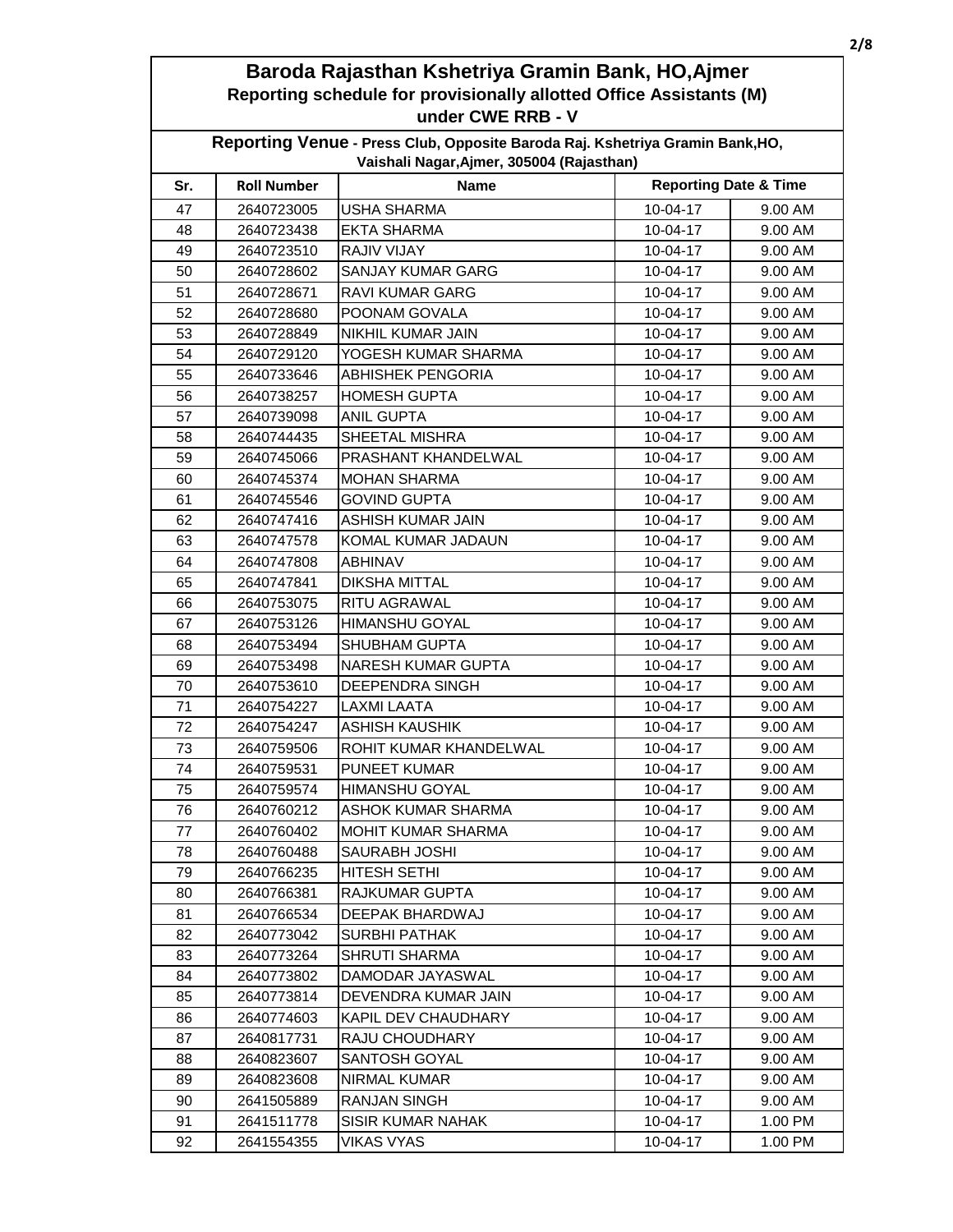| Reporting Venue - Press Club, Opposite Baroda Raj. Kshetriya Gramin Bank, HO,<br>Vaishali Nagar, Ajmer, 305004 (Rajasthan) |                    |                                 |            |                                  |  |
|----------------------------------------------------------------------------------------------------------------------------|--------------------|---------------------------------|------------|----------------------------------|--|
| Sr.                                                                                                                        | <b>Roll Number</b> | <b>Name</b>                     |            | <b>Reporting Date &amp; Time</b> |  |
| 93                                                                                                                         | 2650703147         | <b>VIJAY SINGH SHEKHAWAT</b>    | 10-04-17   | 1.00 PM                          |  |
| 94                                                                                                                         | 2650705877         | SANDEEP BISHNOI                 | 10-04-17   | 1.00 PM                          |  |
| 95                                                                                                                         | 2650709140         | <b>SHUBHAM SHARMA</b>           | 10-04-17   | 1.00 PM                          |  |
| 96                                                                                                                         | 2651503974         | SANJAY KUMAR SRIVASTAVA         | 10-04-17   | 1.00 PM                          |  |
| 97                                                                                                                         | 2660700765         | <b>ANKIT GUPTA</b>              | 10-04-17   | 1.00 PM                          |  |
| 98                                                                                                                         | 2660701527         | <b>RIJU MATHEW</b>              | 10-04-17   | 1.00 PM                          |  |
| 99                                                                                                                         | 2660702233         | <b>RISHABH PANDAY</b>           | 10-04-17   | 1.00 PM                          |  |
| 100                                                                                                                        | 2660702315         | <b>ABHISHEK MATHUR</b>          | 10-04-17   | 1.00 PM                          |  |
| 101                                                                                                                        | 2660706199         | SHUBHAM AGARWAL                 | 10-04-17   | 1.00 PM                          |  |
| 102                                                                                                                        | 2660707683         | <b>PRATEEK JAIN</b>             | 10-04-17   | 1.00 PM                          |  |
| 103                                                                                                                        | 2660708952         | <b>NEHA GOUTTAM</b>             | 10-04-17   | 1.00 PM                          |  |
| 104                                                                                                                        | 2660708993         | <b>ANKIT SHARMA</b>             | 10-04-17   | 1.00 PM                          |  |
| 105                                                                                                                        | 2660807749         | AKSHAY KUMAR ASSAWA             | 10-04-17   | 1.00 PM                          |  |
| 106                                                                                                                        | 2661506455         | <b>AMIT PANCHOLI</b>            | $10-04-17$ | 1.00 PM                          |  |
| 107                                                                                                                        | 2670700848         | <b>DIPESH PARASHAR</b>          | 10-04-17   | 1.00 PM                          |  |
| 108                                                                                                                        | 2670700894         | JAIPRAKASH MASKARA              | 10-04-17   | 1.00 PM                          |  |
| 109                                                                                                                        | 2670701765         | SANDEEP SHARMA                  | 10-04-17   | 1.00 PM                          |  |
| 110                                                                                                                        | 2670706863         | <b>PIYUSH INDORIA</b>           | 10-04-17   | 1.00 PM                          |  |
| 111                                                                                                                        | 2670707797         | <b>NAVNEET JAIN</b>             | 10-04-17   | 1.00 PM                          |  |
| 112                                                                                                                        | 2670711101         | ABHILASHA SHARMA                | 10-04-17   | 1.00 PM                          |  |
| 113                                                                                                                        | 2670800936         | <b>SAJJAN KUMAR</b>             | 10-04-17   | 1.00 PM                          |  |
| 114                                                                                                                        | 2671512583         | <b>VINOD KUMAR</b>              | 10-04-17   | 1.00 PM                          |  |
| 115                                                                                                                        | 2680700239         | <b>NAVEEN JAIN</b>              | 10-04-17   | 1.00 PM                          |  |
| 116                                                                                                                        | 2680703106         | <b>VIRENDRA PAL SINGH BHATI</b> | 10-04-17   | 1.00 PM                          |  |
| 117                                                                                                                        | 2680703830         | <b>RAJAT SUKHWAL</b>            | 10-04-17   | 1.00 PM                          |  |
| 118                                                                                                                        | 2610500748         | <b>MANISHA JANGID</b>           | 10-04-17   | 1.00 PM                          |  |
| 119                                                                                                                        | 2610502760         | <b>SAHIL SAINI</b>              | 10-04-17   | 1.00 PM                          |  |
| 120                                                                                                                        | 2610502938         | SUNIL KUMAR YADAV               | 10-04-17   | 1.00 PM                          |  |
| 121                                                                                                                        | 2610503947         | <b>ADITYA KUMAR</b>             | 10-04-17   | 1.00 PM                          |  |
| 122                                                                                                                        | 2610509294         | <b>AMIT PRAJAPAT</b>            | 10-04-17   | 1.00 PM                          |  |
| 123                                                                                                                        | 2611307504         | <b>AJAY KUMAR</b>               | 10-04-17   | 1.00 PM                          |  |
| 124                                                                                                                        | 2611309574         | SOMDATT YADAV                   | 10-04-17   | 1.00 PM                          |  |
| 125                                                                                                                        | 2611310384         | RAJESH YADAV                    | 10-04-17   | 1.00 PM                          |  |
| 126                                                                                                                        | 2630500336         | <b>ANKIT KUMAR</b>              | 10-04-17   | 1.00 PM                          |  |
| 127                                                                                                                        | 2630501286         | <b>SUNIL KUMAR</b>              | 10-04-17   | 1.00 PM                          |  |
| 128                                                                                                                        | 2630504199         | <b>GOTAM KUMAR KULHARI</b>      | 10-04-17   | 1.00 PM                          |  |
| 129                                                                                                                        | 2630505199         | <b>SARASWTI</b>                 | 10-04-17   | 1.00 PM                          |  |
| 130                                                                                                                        | 2630508070         | <b>BHAWANA</b>                  | 10-04-17   | 1.00 PM                          |  |
| 131                                                                                                                        | 2630510512         | ANAND KUMAR YADAV               | 10-04-17   | 1.00 PM                          |  |
| 132                                                                                                                        | 2630510627         | <b>JASHMEEN KAUR</b>            | 10-04-17   | 1.00 PM                          |  |
| 133                                                                                                                        | 2630511638         | <b>JAYVEER</b>                  | 10-04-17   | 1.00 PM                          |  |
| 134                                                                                                                        | 2630511706         | SUDHA BHAMA                     | 10-04-17   | 1.00 PM                          |  |
| 135                                                                                                                        | 2630511731         | <b>GURPYAR SINGH</b>            | 10-04-17   | 1.00 PM                          |  |
| 136                                                                                                                        | 2640503262         | SANDEEP SAINI                   | 10-04-17   | 1.00 PM                          |  |
| 137                                                                                                                        | 2640503591         | <b>BHUPENDRA KUMAR BHAT</b>     | 10-04-17   | 1.00 PM                          |  |
| 138                                                                                                                        | 2640503782         | PAWAN OLA                       | 10-04-17   | 1.00 PM                          |  |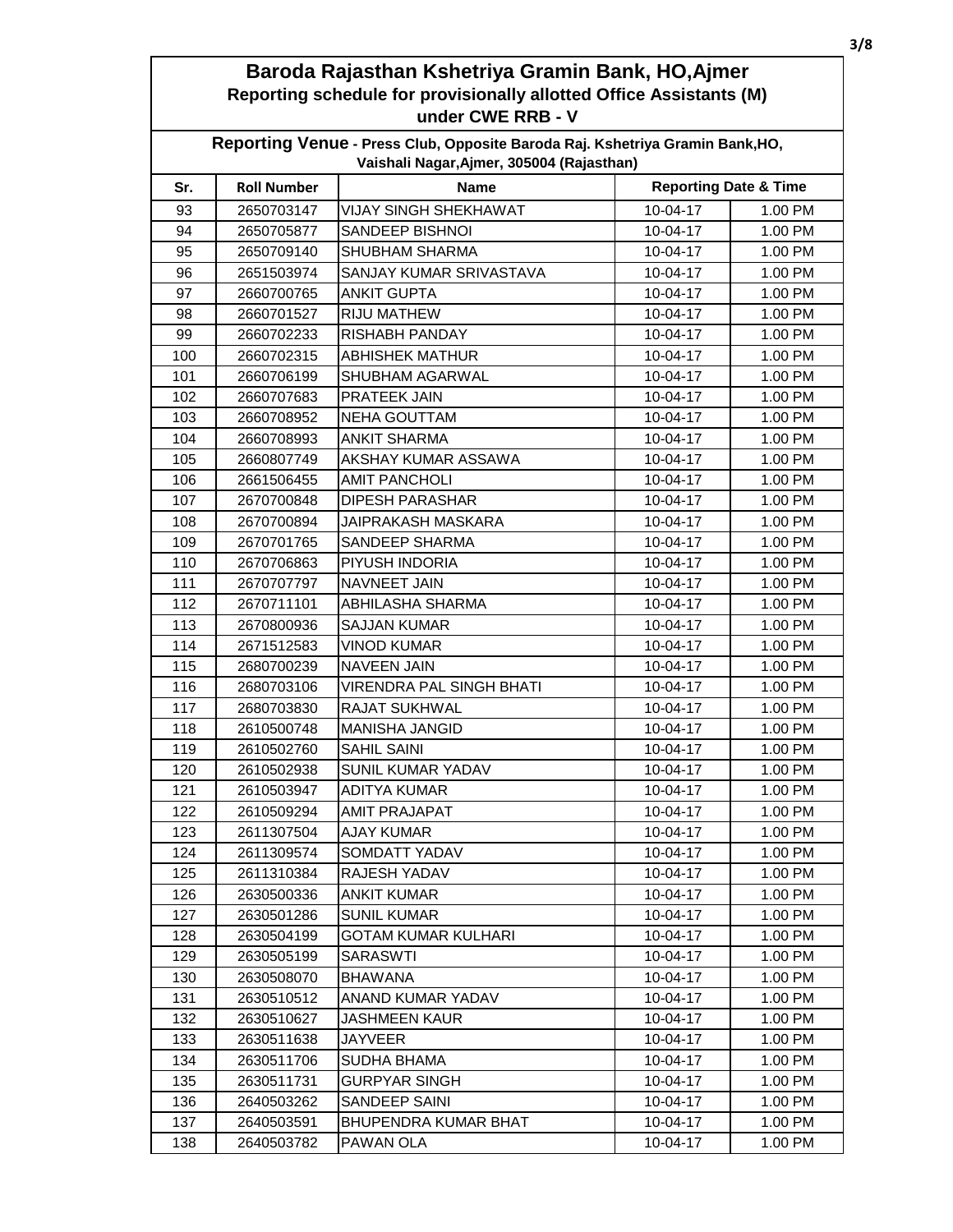| Reporting Venue - Press Club, Opposite Baroda Raj. Kshetriya Gramin Bank, HO,<br>Vaishali Nagar, Ajmer, 305004 (Rajasthan) |                    |                              |                                  |         |  |
|----------------------------------------------------------------------------------------------------------------------------|--------------------|------------------------------|----------------------------------|---------|--|
| Sr.                                                                                                                        | <b>Roll Number</b> | <b>Name</b>                  | <b>Reporting Date &amp; Time</b> |         |  |
| 139                                                                                                                        | 2640504056         | <b>MAHESH KUMAR</b>          | 10-04-17                         | 1.00 PM |  |
| 140                                                                                                                        | 2640509266         | <b>GOPAL LAL SUNDA</b>       | 10-04-17                         | 1.00 PM |  |
| 141                                                                                                                        | 2640509775         | <b>GAURAV YADAV</b>          | 10-04-17                         | 1.00 PM |  |
| 142                                                                                                                        | 2640509952         | <b>MEENA CHOUDHARY</b>       | 10-04-17                         | 1.00 PM |  |
| 143                                                                                                                        | 2640510133         | <b>MAYANK SUMAN</b>          | 10-04-17                         | 1.00 PM |  |
| 144                                                                                                                        | 2640515422         | PRADEEP KUMAR PUNIA          | 10-04-17                         | 1.00 PM |  |
| 145                                                                                                                        | 2640515542         | RAM LAL                      | 10-04-17                         | 1.00 PM |  |
| 146                                                                                                                        | 2640515852         | JITENDRA KUMAR LOVEVANSHI    | 10-04-17                         | 1.00 PM |  |
| 147                                                                                                                        | 2640520802         | RAJENDRA CHOUDHARY           | 10-04-17                         | 1.00 PM |  |
| 148                                                                                                                        | 2640520982         | <b>SURENDRA CHOUDHARY</b>    | 10-04-17                         | 1.00 PM |  |
| 149                                                                                                                        | 2640524084         | <b>BALKRISHAN</b>            | 10-04-17                         | 1.00 PM |  |
| 150                                                                                                                        | 2640527267         | <b>MS PRIYANKA</b>           | 10-04-17                         | 1.00 PM |  |
| 151                                                                                                                        | 2640527585         | <b>VINOD KUMAR</b>           | 10-04-17                         | 1.00 PM |  |
| 152                                                                                                                        | 2640527806         | <b>TARA CHAND CHHIPEE</b>    | 10-04-17                         | 1.00 PM |  |
| 153                                                                                                                        | 2640527812         | <b>ABHISHEK</b>              | 10-04-17                         | 1.00 PM |  |
| 154                                                                                                                        | 2640527879         | <b>DEEPESH BAGORIA</b>       | 10-04-17                         | 1.00 PM |  |
| 155                                                                                                                        | 2640528171         | <b>KULDEEP SINGH</b>         | 10-04-17                         | 1.00 PM |  |
| 156                                                                                                                        | 2640528192         | <b>NARESH RATHOR</b>         | 10-04-17                         | 1.00 PM |  |
| 157                                                                                                                        | 2640532135         | <b>BHUPENDRA VERMA</b>       | 10-04-17                         | 1.00 PM |  |
| 158                                                                                                                        | 2640532203         | <b>VIKAS AWANA</b>           | 10-04-17                         | 1.00 PM |  |
| 159                                                                                                                        | 2640532352         | <b>SHUBHA KARAN</b>          | 10-04-17                         | 1.00 PM |  |
| 160                                                                                                                        | 2640532453         | <b>RAMSWAROOP</b>            | 10-04-17                         | 1.00 PM |  |
| 161                                                                                                                        | 2640532628         | SACHIN KUMAR SHARMA          | 10-04-17                         | 1.00 PM |  |
| 162                                                                                                                        | 2640532689         | <b>RITU PRAKASH</b>          | 10-04-17                         | 1.00 PM |  |
| 163                                                                                                                        | 2640532739         | AAKASH PRAJAPATI             | 10-04-17                         | 1.00 PM |  |
| 164                                                                                                                        | 2640532951         | <b>SAKSHI</b>                | 10-04-17                         | 1.00 PM |  |
| 165                                                                                                                        | 2640537271         | <b>KULDEEP</b>               | 10-04-17                         | 1.00 PM |  |
| 166                                                                                                                        | 2640537797         | <b>SOURABH CHAHAR</b>        | 10-04-17                         | 1.00 PM |  |
| 167                                                                                                                        | 2640537889         | <b>KAVITA CHOUDHARY</b>      | 10-04-17                         | 1.00 PM |  |
| 168                                                                                                                        | 2640537954         | <b>SURENDRA SINGH</b>        | 10-04-17                         | 1.00 PM |  |
| 169                                                                                                                        | 2640537999         | <b>SACHIN KUMAR</b>          | 10-04-17                         | 1.00 PM |  |
| 170                                                                                                                        | 2640542782         | <b>JITENDRA SINGH GAHLOT</b> | 10-04-17                         | 1.00 PM |  |
| 171                                                                                                                        | 2640543719         | <b>AJAY KUMAR</b>            | 10-04-17                         | 1.00 PM |  |
| 172                                                                                                                        | 2640544150         | <b>KARANI SINGH</b>          | 10-04-17                         | 1.00 PM |  |
| 173                                                                                                                        | 2640551852         | <b>GAJENDRA SINGH SAINI</b>  | 10-04-17                         | 1.00 PM |  |
| 174                                                                                                                        | 2640558393         | <b>SUMIT KUMAR</b>           | 10-04-17                         | 1.00 PM |  |
| 175                                                                                                                        | 2640558844         | SWAPNIL RANKAWAT             | 10-04-17                         | 1.00 PM |  |
| 176                                                                                                                        | 2640558852         | <b>VIVEK SAINI</b>           | 11-04-17                         | 9.00 AM |  |
| 177                                                                                                                        | 2640559219         | <b>GEEGRAJ PRAJAPAT</b>      | 11-04-17                         | 9.00 AM |  |
| 178                                                                                                                        | 2640564478         | <b>HANSA CHOUDHARY</b>       | $11-04-17$                       | 9.00 AM |  |
| 179                                                                                                                        | 2640564674         | <b>MAHENDRA KUMAR SAINI</b>  | 11-04-17                         | 9.00 AM |  |
| 180                                                                                                                        | 2640565067         | RAHUL ACHRA                  | 11-04-17                         | 9.00 AM |  |
| 181                                                                                                                        | 2640565479         | VIKAS KUMAR                  | 11-04-17                         | 9.00 AM |  |
| 182                                                                                                                        | 2640571183         | <b>BHAWANA KASWAN</b>        | 11-04-17                         | 9.00 AM |  |
| 183                                                                                                                        | 2640600044         | SANDEEP MAHARIA              | 11-04-17                         | 9.00 AM |  |
| 184                                                                                                                        | 2640647915         | <b>SURESH KUMAR</b>          | 11-04-17                         | 9.00 AM |  |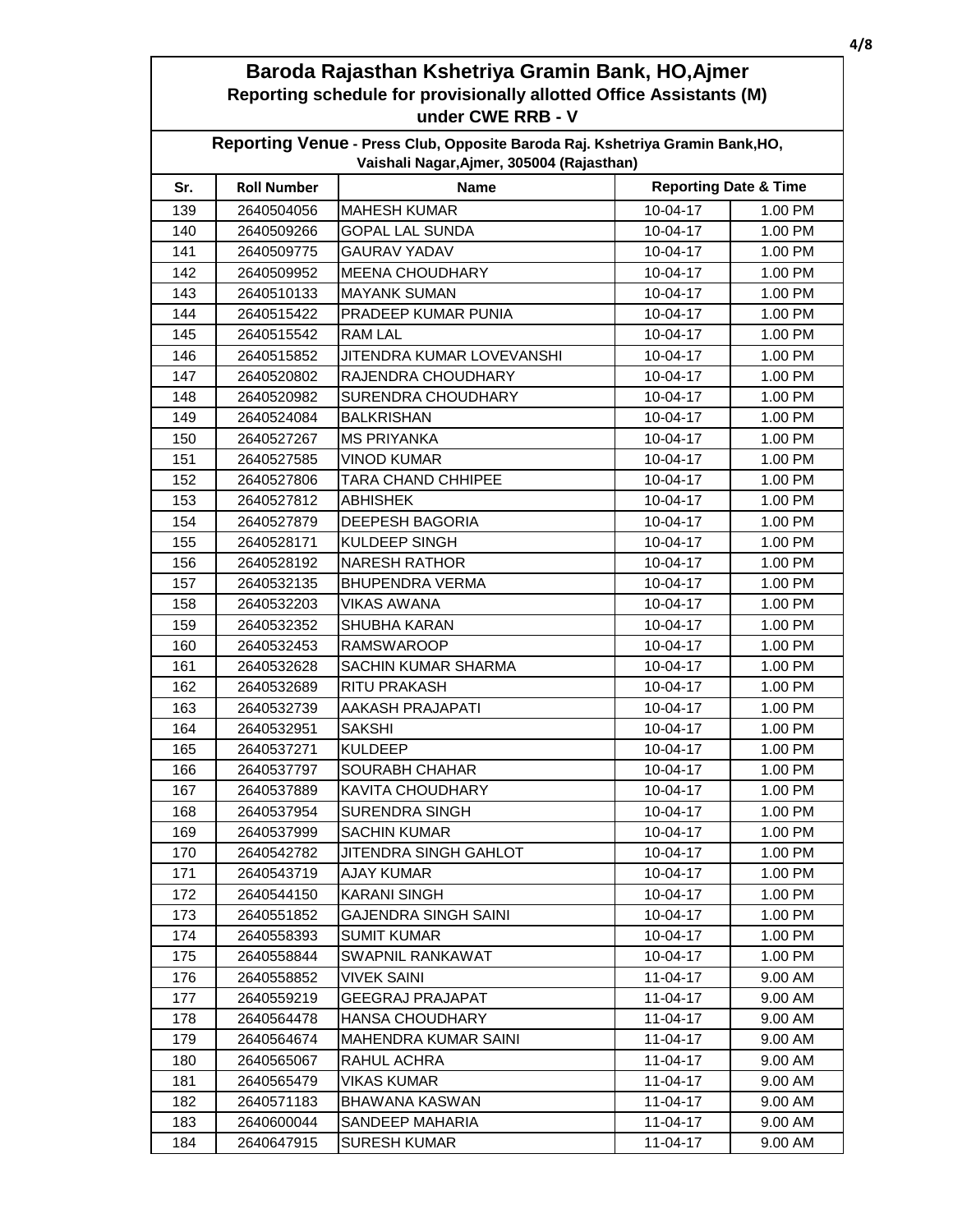| Reporting Venue - Press Club, Opposite Baroda Raj. Kshetriya Gramin Bank, HO,<br>Vaishali Nagar, Ajmer, 305004 (Rajasthan) |                    |                              |                                  |         |  |
|----------------------------------------------------------------------------------------------------------------------------|--------------------|------------------------------|----------------------------------|---------|--|
| Sr.                                                                                                                        | <b>Roll Number</b> | <b>Name</b>                  | <b>Reporting Date &amp; Time</b> |         |  |
| 185                                                                                                                        | 2641311766         | <b>KAPIL DHAYAL</b>          | $11-04-17$                       | 9.00 AM |  |
| 186                                                                                                                        | 2641317649         | PRAKASH CHAND JANGIR         | 11-04-17                         | 9.00 AM |  |
| 187                                                                                                                        | 2641354344         | NEERAJ JHAJHARIA             | $11-04-17$                       | 9.00 AM |  |
| 188                                                                                                                        | 2650501788         | <b>CHARU BADGUJAR</b>        | $11-04-17$                       | 9.00 AM |  |
| 189                                                                                                                        | 2650502331         | DEEPA RAM                    | $11-04-17$                       | 9.00 AM |  |
| 190                                                                                                                        | 2650502947         | <b>MAHENDRA TAK</b>          | 11-04-17                         | 9.00 AM |  |
| 191                                                                                                                        | 2650507538         | <b>GOVIND</b>                | 11-04-17                         | 9.00 AM |  |
| 192                                                                                                                        | 2650508219         | <b>BHANUPRIYA</b>            | 11-04-17                         | 9.00 AM |  |
| 193                                                                                                                        | 2650508859         | <b>CHOKHA RAM</b>            | $11-04-17$                       | 9.00 AM |  |
| 194                                                                                                                        | 2650605963         | <b>SURJA RAM</b>             | 11-04-17                         | 9.00 AM |  |
| 195                                                                                                                        | 2660508119         | <b>ABHISHEK SONI</b>         | 11-04-17                         | 9.00 AM |  |
| 196                                                                                                                        | 2670500607         | SHILPA YADAV                 | 11-04-17                         | 9.00 AM |  |
| 197                                                                                                                        | 2670501476         | <b>KRISHNA KUMAR SAINI</b>   | $11-04-17$                       | 9.00 AM |  |
| 198                                                                                                                        | 2670501606         | <b>RAKESH KUMAR KRISHNIA</b> | 11-04-17                         | 9.00 AM |  |
| 199                                                                                                                        | 2670502229         | <b>DEEPAK SONI</b>           | $11-04-17$                       | 9.00 AM |  |
| 200                                                                                                                        | 2670503028         | <b>NISHANT SAINI</b>         | 11-04-17                         | 9.00 AM |  |
| 201                                                                                                                        | 2670503138         | <b>MOHIT KARWASARA</b>       | 11-04-17                         | 9.00 AM |  |
| 202                                                                                                                        | 2670503453         | <b>SACHIN SIRSWA</b>         | $11-04-17$                       | 9.00 AM |  |
| 203                                                                                                                        | 2670504097         | AMIT KUMAR BIRDA             | 11-04-17                         | 9.00 AM |  |
| 204                                                                                                                        | 2670504716         | <b>SUNIL KUMAR SAINI</b>     | 11-04-17                         | 9.00 AM |  |
| 205                                                                                                                        | 2670504872         | RAMCHANDRA SAINI             | 11-04-17                         | 9.00 AM |  |
| 206                                                                                                                        | 2670504913         | <b>DEEPTI POONIA</b>         | $11-04-17$                       | 9.00 AM |  |
| 207                                                                                                                        | 2670505607         | JAI PRAKASH KHOUWAL          | $11-04-17$                       | 9.00 AM |  |
| 208                                                                                                                        | 2670505663         | <b>MUKESH KUMAR</b>          | 11-04-17                         | 9.00 AM |  |
| 209                                                                                                                        | 2670505802         | SURENDRA MOHAN SAINI         | 11-04-17                         | 9.00 AM |  |
| 210                                                                                                                        | 2670505838         | <b>AMIT KUMAR</b>            | 11-04-17                         | 9.00 AM |  |
| 211                                                                                                                        | 2670506343         | <b>VIKAS KUMAR SAIN</b>      | 11-04-17                         | 9.00 AM |  |
| 212                                                                                                                        | 2670506454         | <b>SANDEEP KUMAR</b>         | 11-04-17                         | 9.00 AM |  |
| 213                                                                                                                        | 2670506484         | <b>UMESH KUMAR BHAMU</b>     | 11-04-17                         | 9.00 AM |  |
| 214                                                                                                                        | 2670506659         | SOURAV DOTASHRA              | 11-04-17                         | 9.00 AM |  |
| 215                                                                                                                        | 2670506676         | <b>ANIL KUMAR</b>            | 11-04-17                         | 9.00 AM |  |
| 216                                                                                                                        | 2670507235         | <b>AMIT</b>                  | $11-04-17$                       | 9.00 AM |  |
| 217                                                                                                                        | 2670507568         | <b>MANISH KUMAR SAINI</b>    | 11-04-17                         | 9.00 AM |  |
| 218                                                                                                                        | 2670508709         | <b>KOMAL</b>                 | 11-04-17                         | 9.00 AM |  |
| 219                                                                                                                        | 2670509141         | <b>RITU TUNWAL</b>           | $11-04-17$                       | 9.00 AM |  |
| 220                                                                                                                        | 2670509860         | PANKAJ KUMAR SONI            | $11-04-17$                       | 9.00 AM |  |
| 221                                                                                                                        | 2670509960         | PRAMOD KUMAR SAINI           | 11-04-17                         | 9.00 AM |  |
| 222                                                                                                                        | 2670510544         | <b>MANISH KUMAR</b>          | $11-04-17$                       | 9.00 AM |  |
| 223                                                                                                                        | 2670510625         | <b>VINAY KUMAR</b>           | 11-04-17                         | 9.00 AM |  |
| 224                                                                                                                        | 2670510843         | <b>MUKESH KUMAR JANGIR</b>   | 11-04-17                         | 9.00 AM |  |
| 225                                                                                                                        | 2670512272         | SUNIL KUMAR JANU             | 11-04-17                         | 9.00 AM |  |
| 226                                                                                                                        | 2670512328         | AMILAL KASWAN                | 11-04-17                         | 9.00 AM |  |
| 227                                                                                                                        | 2670512433         | ASHISH KUMAR JANGIR          | 11-04-17                         | 9.00 AM |  |
| 228                                                                                                                        | 2670603697         | <b>SUNIL KUMAR SAINI</b>     | $11-04-17$                       | 9.00 AM |  |
| 229                                                                                                                        | 2671304186         | AJAY KUMAR OLA               | $11-04-17$                       | 9.00 AM |  |
| 230                                                                                                                        | 2671307876         | <b>RAKESH KUMAR</b>          | 11-04-17                         | 9.00 AM |  |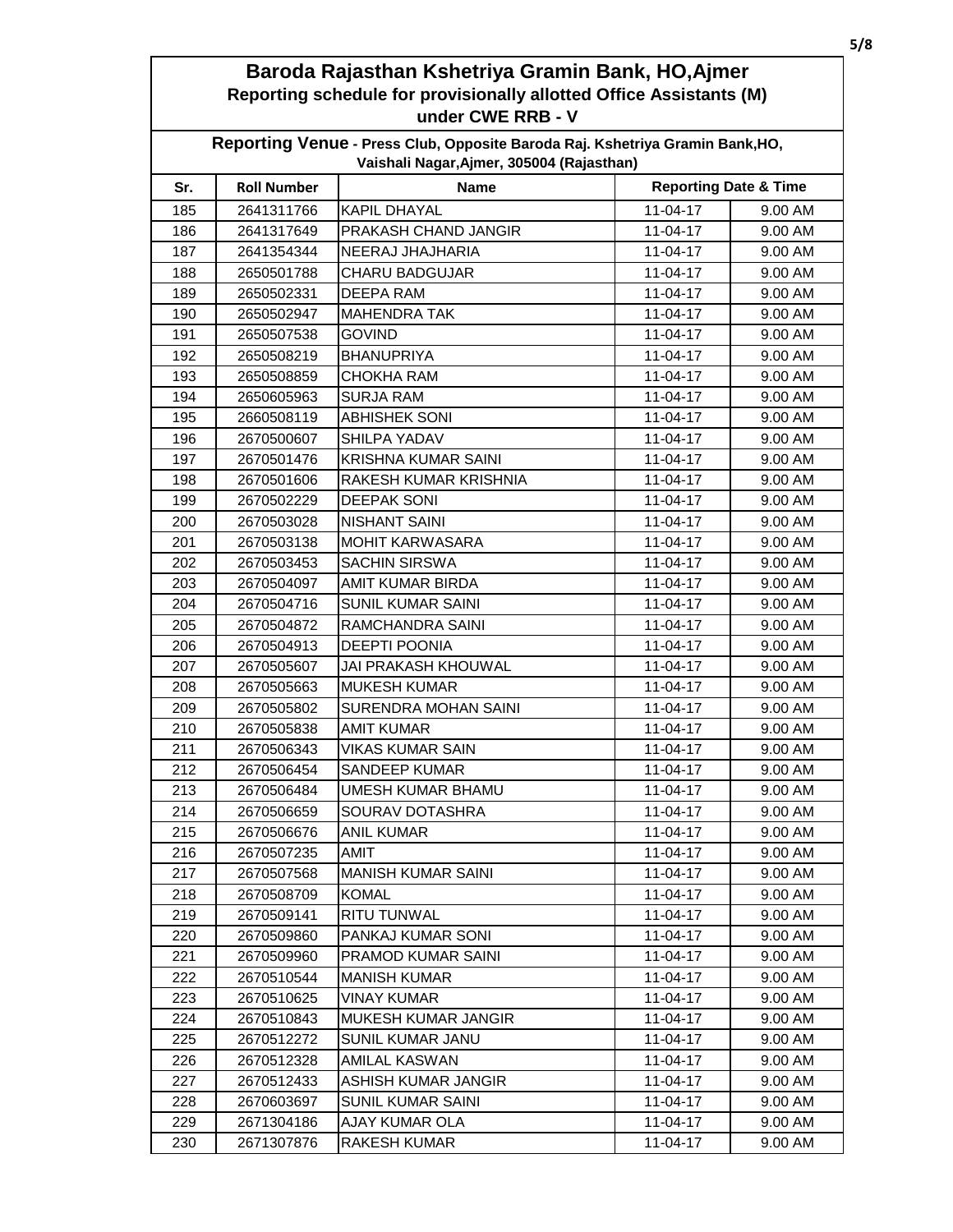| Reporting Venue - Press Club, Opposite Baroda Raj. Kshetriya Gramin Bank, HO,<br>Vaishali Nagar, Ajmer, 305004 (Rajasthan) |                    |                           |                                  |         |  |
|----------------------------------------------------------------------------------------------------------------------------|--------------------|---------------------------|----------------------------------|---------|--|
| Sr.                                                                                                                        | <b>Roll Number</b> | <b>Name</b>               | <b>Reporting Date &amp; Time</b> |         |  |
| 231                                                                                                                        | 2671311149         | SANWAR MAL MITHARWAL      | $11-04-17$                       | 9.00 AM |  |
| 232                                                                                                                        | 2680502458         | <b>REKHA KUMAWAT</b>      | $11-04-17$                       | 9.00 AM |  |
| 233                                                                                                                        | 2600100057         | <b>SHWETA KUMARI</b>      | 11-04-17                         | 9.00 AM |  |
| 234                                                                                                                        | 2600100469         | <b>KAVITA BAROLIYA</b>    | 11-04-17                         | 9.00 AM |  |
| 235                                                                                                                        | 2600100847         | <b>BHARATVEER CHITARA</b> | 11-04-17                         | 9.00 AM |  |
| 236                                                                                                                        | 2600101506         | RAHUL VARIN               | 11-04-17                         | 9.00 AM |  |
| 237                                                                                                                        | 2600101527         | <b>RITESH KUMAR</b>       | 11-04-17                         | 9.00 AM |  |
| 238                                                                                                                        | 2600102301         | KAILASH JATAV             | 11-04-17                         | 9.00 AM |  |
| 239                                                                                                                        | 2600102567         | <b>GAURAV KUMAR</b>       | 11-04-17                         | 9.00 AM |  |
| 240                                                                                                                        | 2600102596         | <b>NAVDEEP SAHWAL</b>     | $11-04-17$                       | 9.00 AM |  |
| 241                                                                                                                        | 2600104126         | <b>URVASHI</b>            | $11-04-17$                       | 9.00 AM |  |
| 242                                                                                                                        | 2600105231         | DEEKSHANT KAUSHAL MAURYA  | 11-04-17                         | 9.00 AM |  |
| 243                                                                                                                        | 2610101136         | KRISHAN KUMAR SAMARIYA    | 11-04-17                         | 9.00 AM |  |
| 244                                                                                                                        | 2610104494         | YOGESH KUMAR              | 11-04-17                         | 9.00 AM |  |
| 245                                                                                                                        | 2610105402         | <b>SHIVA</b>              | $11-04-17$                       | 9.00 AM |  |
| 246                                                                                                                        | 2610105404         | <b>RAJESH KUMAR</b>       | 11-04-17                         | 9.00 AM |  |
| 247                                                                                                                        | 2630100198         | <b>ARCHANA BHATI</b>      | $11-04-17$                       | 9.00 AM |  |
| 248                                                                                                                        | 2630104040         | <b>NITESH KUMAR</b>       | 11-04-17                         | 9.00 AM |  |
| 249                                                                                                                        | 2630105898         | <b>VIKRAM KUMAR</b>       | $11-04-17$                       | 9.00 AM |  |
| 250                                                                                                                        | 2640100311         | PAVAN KUMAR OLANDIA       | $11-04-17$                       | 9.00 AM |  |
| 251                                                                                                                        | 2640100972         | <b>UDAY BHAN VERMA</b>    | 11-04-17                         | 9.00 AM |  |
| 252                                                                                                                        | 2640101100         | <b>SHRAVAN KUMAR</b>      | 11-04-17                         | 9.00 AM |  |
| 253                                                                                                                        | 2640106368         | RAJENDRA KUMAR BAIRWA     | 11-04-17                         | 9.00 AM |  |
| 254                                                                                                                        | 2640106409         | <b>DEEPAK VERMA</b>       | 11-04-17                         | 9.00 AM |  |
| 255                                                                                                                        | 2640106785         | <b>GAUTAM MEGHWAL</b>     | 11-04-17                         | 9.00 AM |  |
| 256                                                                                                                        | 2640106855         | <b>SWATI CHEDWAL</b>      | 11-04-17                         | 9.00 AM |  |
| 257                                                                                                                        | 2640112156         | SUNIL KUMAR BAIRWA        | 11-04-17                         | 9.00 AM |  |
| 258                                                                                                                        | 2640112841         | <b>SONAM KUMARI</b>       | $11-04-17$                       | 9.00 AM |  |
| 259                                                                                                                        | 2640117762         | NIRMALA KUMARI RAIGAR     | $11 - 04 - 17$                   | 9.00 AM |  |
| 260                                                                                                                        | 2640118721         | NAND KISHOR CHOUHAN       | 11-04-17                         | 9.00 AM |  |
| 261                                                                                                                        | 2640118759         | AVADHESH BAIRWA           | 11-04-17                         | 9.00 AM |  |
| 262                                                                                                                        | 2640124727         | ASHWINI NAGARWAL          | 11-04-17                         | 9.00 AM |  |
| 263                                                                                                                        | 2640125018         | SANDEEP KADAYALA          | 11-04-17                         | 9.00 AM |  |
| 264                                                                                                                        | 2640129466         | AVINASH KUMAR             | $11-04-17$                       | 9.00 AM |  |
| 265                                                                                                                        | 2640134919         | <b>MANISH BADGOTYA</b>    | $11-04-17$                       | 9.00 AM |  |
| 266                                                                                                                        | 2640139429         | SANJAY KUMAR BAIRWA       | 11-04-17                         | 1.00 PM |  |
| 267                                                                                                                        | 2640139645         | <b>SMITA SINGH</b>        | 11-04-17                         | 1.00 PM |  |
| 268                                                                                                                        | 2640140197         | SANGEETA BHARTEEYA        | 11-04-17                         | 1.00 PM |  |
| 269                                                                                                                        | 2640140246         | ROBIN SINGH GULSHAN       | 11-04-17                         | 1.00 PM |  |
| 270                                                                                                                        | 2640145983         | LOKESH MAROTHIYA          | 11-04-17                         | 1.00 PM |  |
| 271                                                                                                                        | 2640146091         | <b>SUNNY</b>              | 11-04-17                         | 1.00 PM |  |
| 272                                                                                                                        | 2640148597         | PRADEEP SINGH             | 11-04-17                         | 1.00 PM |  |
| 273                                                                                                                        | 2640148657         | DINESH KUMAR DAYAMA       | 11-04-17                         | 1.00 PM |  |
| 274                                                                                                                        | 2640148811         | <b>AJAY SHREEVAS</b>      | 11-04-17                         | 1.00 PM |  |
| 275                                                                                                                        | 2640148961         | VIKASH KUMAR BUNKER       | 11-04-17                         | 1.00 PM |  |
| 276                                                                                                                        | 2640154545         | RAJESH KUMAR AMBESH       | $11-04-17$                       | 1.00 PM |  |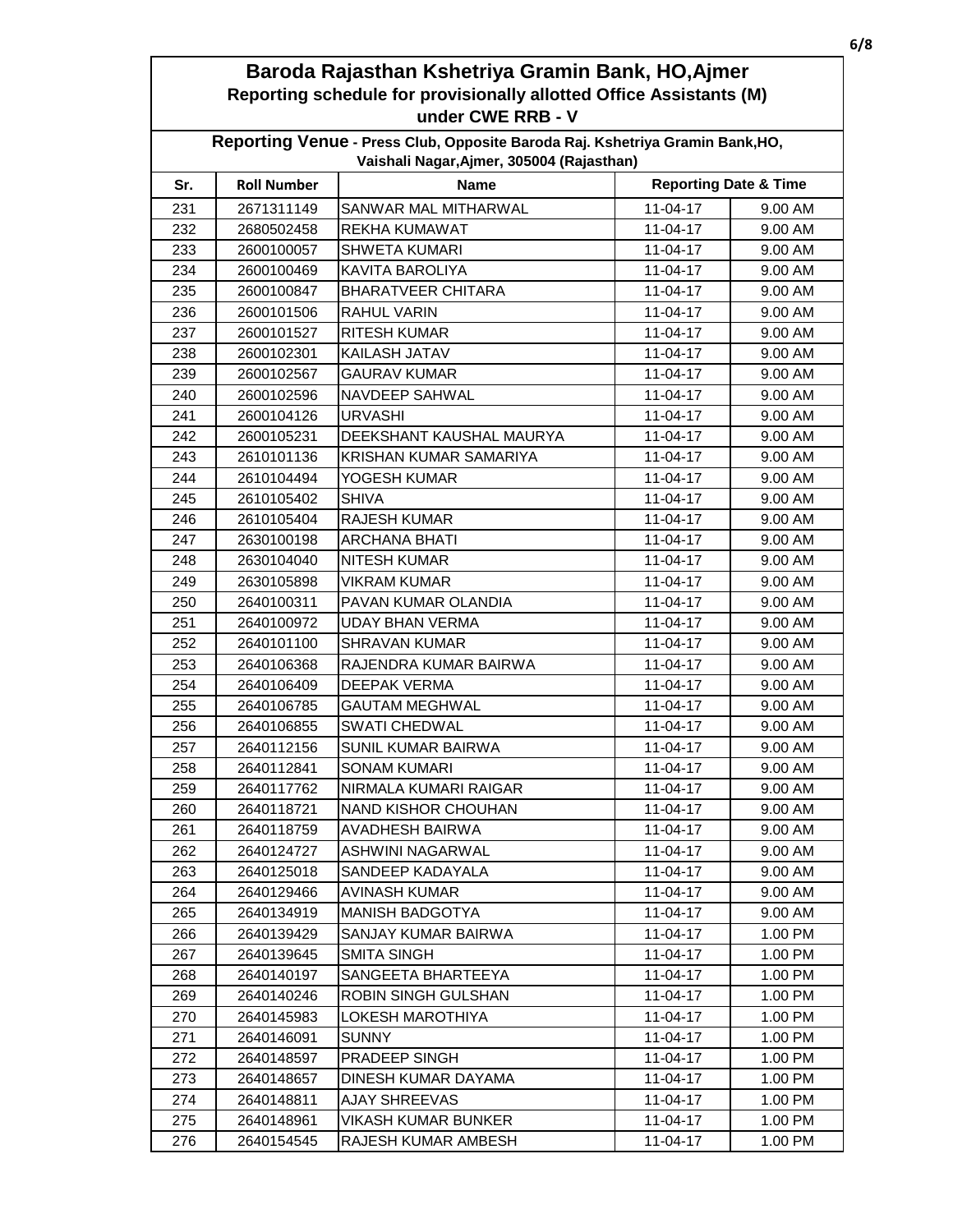| Reporting Venue - Press Club, Opposite Baroda Raj. Kshetriya Gramin Bank, HO,<br>Vaishali Nagar, Ajmer, 305004 (Rajasthan) |                    |                             |                                  |         |  |
|----------------------------------------------------------------------------------------------------------------------------|--------------------|-----------------------------|----------------------------------|---------|--|
| Sr.                                                                                                                        | <b>Roll Number</b> | <b>Name</b>                 | <b>Reporting Date &amp; Time</b> |         |  |
| 277                                                                                                                        | 2640154936         | <b>DEEPAK GOYAL</b>         | $11-04-17$                       | 1.00 PM |  |
| 278                                                                                                                        | 2640155306         | HIMANI MAHAWAR              | 11-04-17                         | 1.00 PM |  |
| 279                                                                                                                        | 2640161065         | <b>PRADEEP SAINI</b>        | 11-04-17                         | 1.00 PM |  |
| 280                                                                                                                        | 2640161254         | PAWAN POONIA                | 11-04-17                         | 1.00 PM |  |
| 281                                                                                                                        | 2640161587         | DEV KUMAR MAHAWAR           | 11-04-17                         | 1.00 PM |  |
| 282                                                                                                                        | 2640161974         | MUKESH KUMAR BAIRWA         | 11-04-17                         | 1.00 PM |  |
| 283                                                                                                                        | 2640245729         | <b>ANIL CHAUHAN</b>         | 11-04-17                         | 1.00 PM |  |
| 284                                                                                                                        | 2650100729         | <b>HARSHA KHATRI</b>        | $11-04-17$                       | 1.00 PM |  |
| 285                                                                                                                        | 2650100802         | <b>VIJENDRA KUMAR</b>       | $11 - 04 - 17$                   | 1.00 PM |  |
| 286                                                                                                                        | 2650105992         | <b>HIMANSHU CHOUHAN</b>     | 11-04-17                         | 1.00 PM |  |
| 287                                                                                                                        | 2650107433         | SANDEEP PARMAR              | 11-04-17                         | 1.00 PM |  |
| 288                                                                                                                        | 2660104020         | <b>RENUKA SALVI</b>         | 11-04-17                         | 1.00 PM |  |
| 289                                                                                                                        | 2660104036         | <b>VINIT KUMAR SINGHMAR</b> | 11-04-17                         | 1.00 PM |  |
| 290                                                                                                                        | 2660104829         | <b>UMESH KUMAR</b>          | 11-04-17                         | 1.00 PM |  |
| 291                                                                                                                        | 2660105663         | <b>ARUN KUMAR MAHAVER</b>   | 11-04-17                         | 1.00 PM |  |
| 292                                                                                                                        | 2660900768         | <b>PRAVEEN KUMAR</b>        | 11-04-17                         | 1.00 PM |  |
| 293                                                                                                                        | 2670100984         | ANAND PRAKASH SAMARIYA      | $11-04-17$                       | 1.00 PM |  |
| 294                                                                                                                        | 2670102800         | <b>SANDEEP BARSIWAL</b>     | 11-04-17                         | 1.00 PM |  |
| 295                                                                                                                        | 2670104285         | <b>AMIT VERMA</b>           | 11-04-17                         | 1.00 PM |  |
| 296                                                                                                                        | 2670104302         | ANIL KUMAR                  | 11-04-17                         | 1.00 PM |  |
| 297                                                                                                                        | 2670104377         | <b>VIJAY SINGH</b>          | 11-04-17                         | 1.00 PM |  |
| 298                                                                                                                        | 2670106134         | <b>VEDPRAKASH</b>           | $11-04-17$                       | 1.00 PM |  |
| 299                                                                                                                        | 2670107041         | <b>JAIPAL VARMA</b>         | $11-04-17$                       | 1.00 PM |  |
| 300                                                                                                                        | 2670111348         | SANGEETA KUMARI             | 11-04-17                         | 1.00 PM |  |
| 301                                                                                                                        | 2670111349         | PRADEEP KUMAR SARSAR        | 11-04-17                         | 1.00 PM |  |
| 302                                                                                                                        | 2680104569         | <b>RAHUL</b>                | 11-04-17                         | 1.00 PM |  |
| 303                                                                                                                        | 2610302433         | <b>NEHA MEENA</b>           | 11-04-17                         | 1.00 PM |  |
| 304                                                                                                                        | 2610303747         | SHUBHAM KUMAR               | 11-04-17                         | 1.00 PM |  |
| 305                                                                                                                        | 2610309028         | MANJU KUMARI MEENA          | 11-04-17                         | 1.00 PM |  |
| 306                                                                                                                        | 2640301659         | <b>VIVEK KUMAR</b>          | 11-04-17                         | 1.00 PM |  |
| 307                                                                                                                        | 2640301676         | <b>BUDDHI PRAKASH MEENA</b> | $11-04-17$                       | 1.00 PM |  |
| 308                                                                                                                        | 2640301690         | SANGEETA MEENA              | $11-04-17$                       | 1.00 PM |  |
| 309                                                                                                                        | 2640301883         | PARSHURAM MEENA             | 11-04-17                         | 1.00 PM |  |
| 310                                                                                                                        | 2640302334         | <b>BHEEM SINGH MEENA</b>    | 11-04-17                         | 1.00 PM |  |
| 311                                                                                                                        | 2640302657         | <b>BEENA MEENA</b>          | $11-04-17$                       | 1.00 PM |  |
| 312                                                                                                                        | 2640302730         | <b>ANITA MEENA</b>          | 11-04-17                         | 1.00 PM |  |
| 313                                                                                                                        | 2640302773         | NARSEE LAL MEENA            | 11-04-17                         | 1.00 PM |  |
| 314                                                                                                                        | 2640307932         | AJAY KUMAR                  | $11-04-17$                       | 1.00 PM |  |
| 315                                                                                                                        | 2640313298         | ANJU MEENA                  | 11-04-17                         | 1.00 PM |  |
| 316                                                                                                                        | 2640314447         | <b>SUPRIYA MEENA</b>        | $11-04-17$                       | 1.00 PM |  |
| 317                                                                                                                        | 2640314615         | NEERAJ KUMAR MEENA          | $11-04-17$                       | 1.00 PM |  |
| 318                                                                                                                        | 2640314807         | DALPAT SINGH MEENA          | 11-04-17                         | 1.00 PM |  |
| 319                                                                                                                        | 2640320125         | LALITA MEENA                | 11-04-17                         | 1.00 PM |  |
| 320                                                                                                                        | 2640326261         | PUKHRAJ MEENA               | 11-04-17                         | 1.00 PM |  |
| 321                                                                                                                        | 2640330718         | SURENDRA MEENA              | 11-04-17                         | 1.00 PM |  |
| 322                                                                                                                        | 2640331026         | RAM MAHESH MEENA            | 11-04-17                         | 1.00 PM |  |